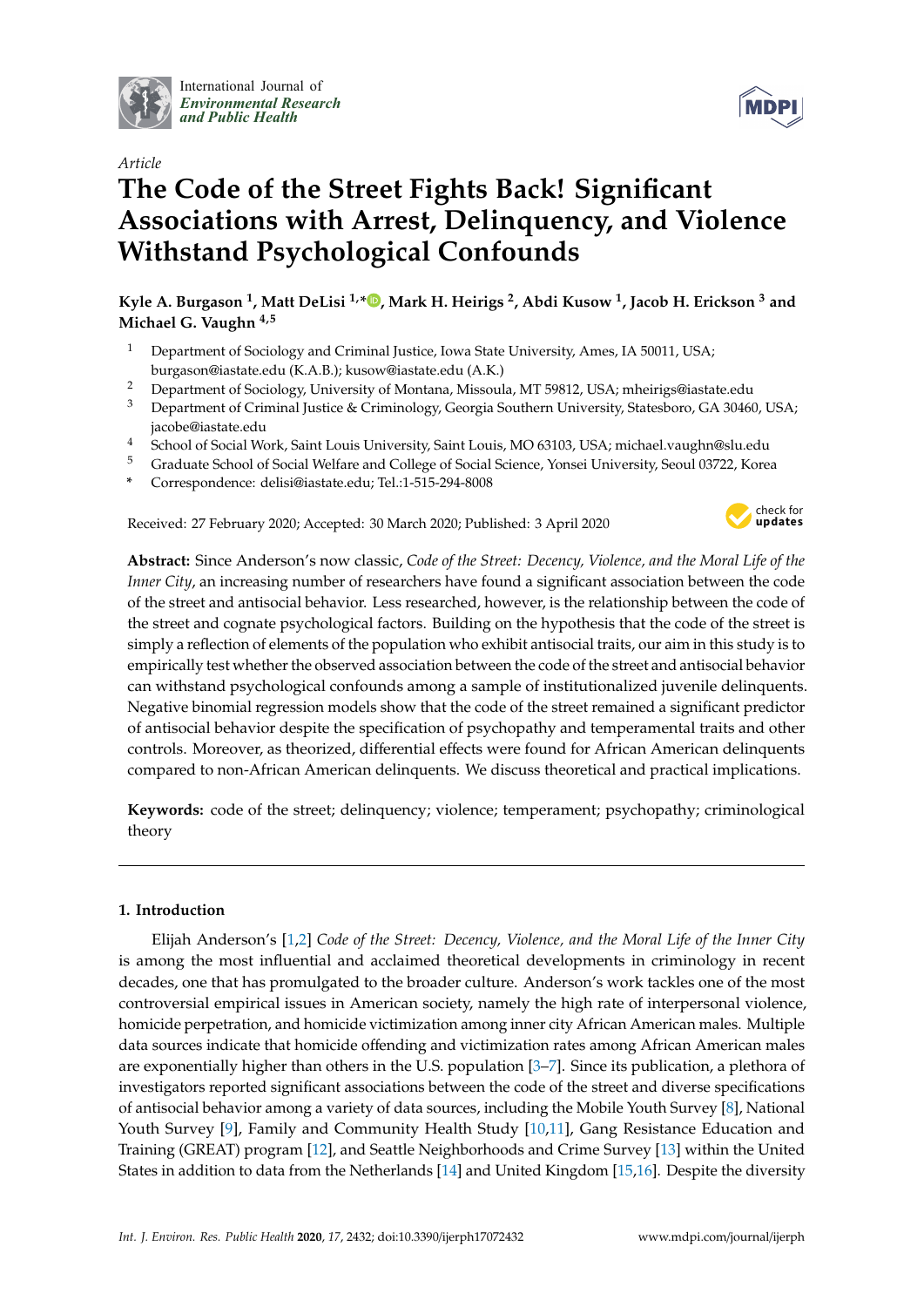of these studies, the overall conclusion is clear: the more an individual advocates the code of the street, the greater his or her involvement in externalizing, antisocial, and violent behaviors.

Despite the popularity of Anderson's thesis differentiating antisocial ("street") and prosocial ("decent") adaptations about cultural and structural isolation, it is also plausible that the code of the street is conflated with psychological factors that also relate to antisocial responses. As suggested by prior researchers [\[17–](#page-10-13)[21\]](#page-10-14), the code of the street is conceptually congruent with a variety of constructs including hostile attribution bias, antisocial personality disorder, temperamental deficits, and psychopathy. Unfortunately, this important conceptual point is largely overlooked in the criminological literature.

#### **2. Theoretical Framework**

Anderson's formulations about inner city oppositional culture build on the work of Thrasher [\[22](#page-11-0)[,23\]](#page-11-1), who notes that origins of crimes are based on two generalizations; the behavior problems of childhood and adolescence, and the malfunction of social institutions in the crime producing areas. Concentrations of these and other damaging structural factors are found to weaken social control while socially isolating residents within their communities. The establishment of neighborhood cohesion and shared legitimate values is limited, resulting in the development of an oppositional culture that further perpetuates violent behavior [\[24,](#page-11-2)[25\]](#page-11-3).

Anderson's [\[1\]](#page-10-0) ethnographic research on structurally disorganized and segregated Philadelphia neighborhoods expands upon this by demonstrating how social isolation can suppress mainstream values and isolate residents from mainstream society. He argues that due to these structural changes in neighborhoods resulting in decreased employment opportunities and increased disadvantage, "the trust and perceptions of decency that once prevailed in the community are increasingly absent" (p. 145), and in their place a "code of the streets" has developed, which emphasizes toughness, risk-taking, and the use of violence to achieve status. As Anderson points out "violent solutions to problems in disadvantaged neighborhoods are an essential part of the local subculture, a means of defending one's honor and winning respect from residents. These cultural codes appropriate aggressive responses toward individuals who show disrespect, a rationale allowing those who are inclined to aggression to precipitate violent encounters in an approved way" [\[1\]](#page-10-0), (p. 33). Thus, the code of the street is a set of behavioral and attitudinal norms that influence and inform interactions among individuals in structurally disadvantaged neighborhoods [\[26\]](#page-11-4).

Anderson suggests that the residents of socioeconomically disadvantaged inner city communities live by two basic cultural orientations: "decent" and "street". His discussion centers on the role of the street culture in exacerbating levels of violence where individuals gain or lose respect based on their response to challenges. Responding with violence, often regardless of the outcome, earns respect or "juice", which is often considered critical. While most residents of even the most socioeconomically disadvantaged and violent communities are "decent" and not strongly committed to the street orientation or the code of the street, all residents are cognizant of the behavioral norms it prescribes. Residents understand that abiding by these norms may reduce their risk of victimization and increase their odds of surviving a violent encounter [\[27](#page-11-5)[–29\]](#page-11-6). Individuals prescribing to the street cultural orientation often campaign for respect or "juice". This revolves around the presentation of self with the basic requirement of being able to display "a predisposition to violence, where the public bearing must send the unmistakable, if sometimes subtle, message that one is capable of violence, and possibly mayhem, when the situation requires it" [\[1\]](#page-10-0), (p. 72). This presentation of self includes facial expressions, direct communication, gait, and the individuals' physical appearance. Failure to respond to these challenges violates the code of the street and thus results in a loss of status and respect, which may have dire consequences. Once one's honor and reputation are questioned, they stand to lose respect among peers and may become victimization targets. For individuals in this milieu, respect and honor often hinge on the how they perform on the streets during such violent interpersonal encounters.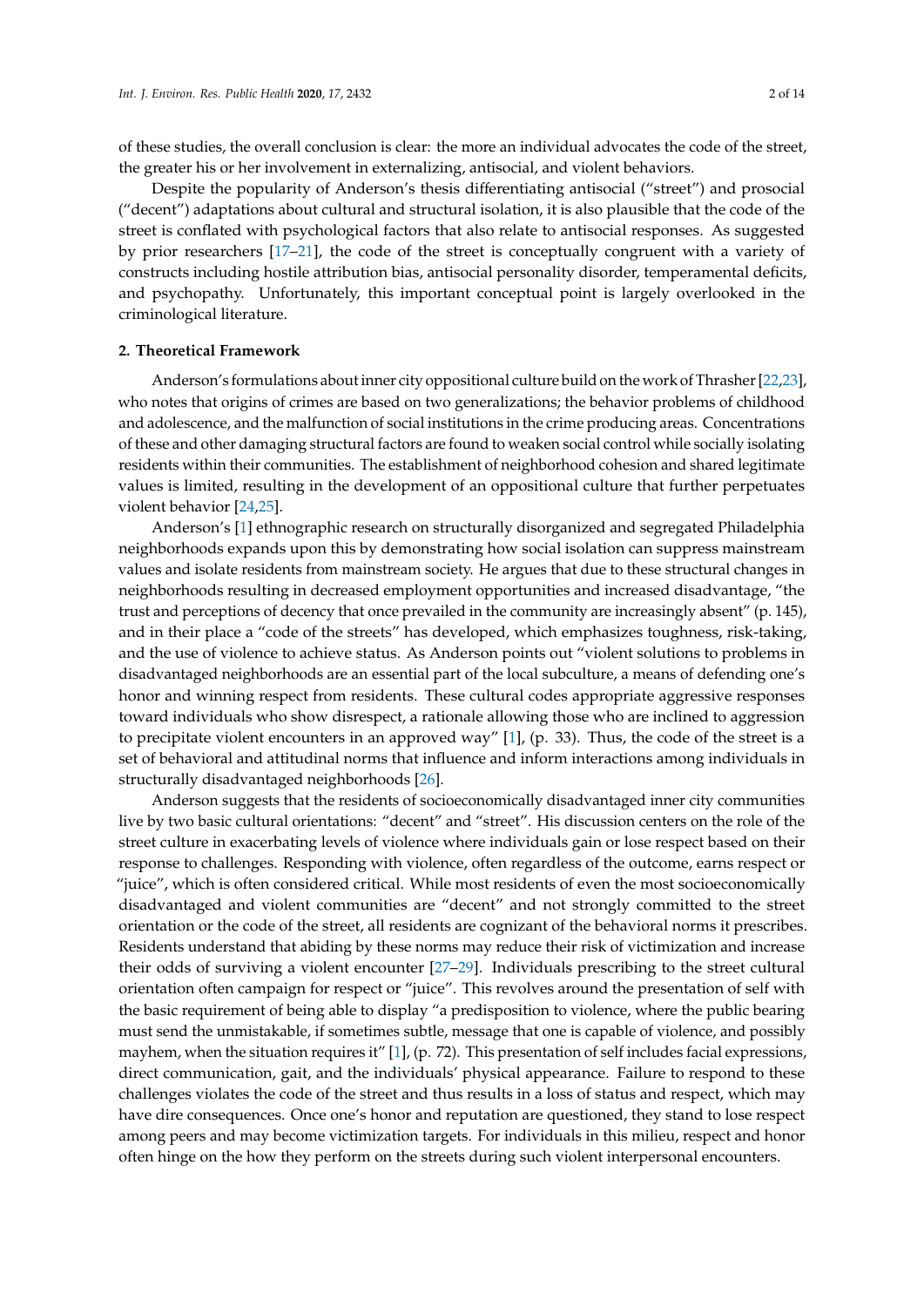#### **3. The Code of the Street and Psychological Factors**

Despite supportive research, there is also evidence suggesting that other factors influence antisocial outcomes among impoverished youth above and beyond the code of the street. In their study of over 2000 youth selected from the Georgia Department of Juvenile Justice, [\[30\]](#page-11-7) found significant evidence of street code beliefs among delinquents; however, these beliefs existed among youth irrespective of their rearing environment, not exclusively in urban environments. This suggests that more universal antisocial features not specific to a street code are also driving violent responses to interpersonal affronts and disputes. In a qualitative study of young, African American males who were co-victims of homicide, [\[31\]](#page-11-8) reported high prevalence of Posttraumatic Stress Disorder (PTSD) symptoms, including acute stressors (100% prevalence), intrusion/thought intrusion (46% prevalence), avoidance (46% prevalence), negative alterations in cognition and mood (65%), and alterations in arousal and reactivity/hypervigilance (68%). Although code of the street normative valuations were present in their data, their study reveals that exposure to acute levels of crime, disorder, and violence works to cultivate a psychological state where violence is often potentiated.

Less research attention focused on the interrelationship between the code of the street and cognate psychological factors that are themselves associated with antisocial behavior. In a provocative editorial, [\[18\]](#page-10-15) hypothesized that the code of the street simply reflects elements of the population who exhibit an array of antisocial traits. According to this perspective, "decent" and "street" residents share the same socioeconomic status and racial status, yet engage in diametrically different behaviors, the former prosocial and the latter antisocial. DeLisi speculated that a variety of constructs, such as hostile attribution bias, low self-control, psychopathic features, and negative emotionality share important variance with the street code. Baron [\[32\]](#page-11-9) analyzed data from 400 homeless youth in Canada to see how well the street code withstood controls for anger, self-centeredness, and nerve, which captured stress immunity in the face of potential victimization. Across multiple regression models, [\[32\]](#page-11-9) found that the code of the street maintained significant associations with self-reported violent offending despite these and other controls. Moreover, interaction terms for the street code and anger, self-centeredness, and nerve were also significant. Finally, [\[32\]](#page-11-9) reported moderation effects whereby standard deviation increases in anger, self-centeredness, and nerve were commensurately linked with greater effect sizes between the street code and violence. In other words, youth who adhere to the street code and who exhibit clinically elevated anger, self-centeredness, and nerve were most likely to be violent.

The salience of anger and self-centeredness clearly implicates self-control theory [\[33\]](#page-11-10). On that point, several studies exist. [\[34\]](#page-11-11) analyzed national survey data and found that lower self-control predicted street code attitudes. Curiously, neither the street code nor self-control were associated with offending in multivariate models. Alternatively, [\[35\]](#page-11-12) found that low self-control and street code adherence predicted offending after controlling for each in the same model. McNeeley, Meldrum, and Hoskin [\[36\]](#page-11-13) studied the convergent validity between self-control and the street code among a student sample. They found that each dimension of the low self-control construct—impulsivity, risk-seeking, simple tasks, physical orientation, self-centeredness, and anger—was significantly associated with street code values. Additionally, two aggregate measures of self-control (the Grasmick scale and Tangney scale) were also predictive of street code values. Similarly, [\[37\]](#page-11-14) found that low self-control predicted street code attitudes and that the street code maintained significant associations with self-reported violence and property offending, but not drug use, despite controlling for self-control and other covariates. In sum, a variety of studies show that the code of the street is interrelated with other psychological risk factors for crime and violence.

#### **4. Current Focus**

The current aim is to empirically examine whether the code of the street and its associations with delinquency, violence, and arrest can withstand confounds for psychological factors, namely psychopathy and temperamental deficits. Psychopathy and temperament similarly embody dispositional, interpersonal, and affective deficits that are conducive to aversive social interactions and antisocial behavior, and in this sense are conceptually congruent with the code of the street. In the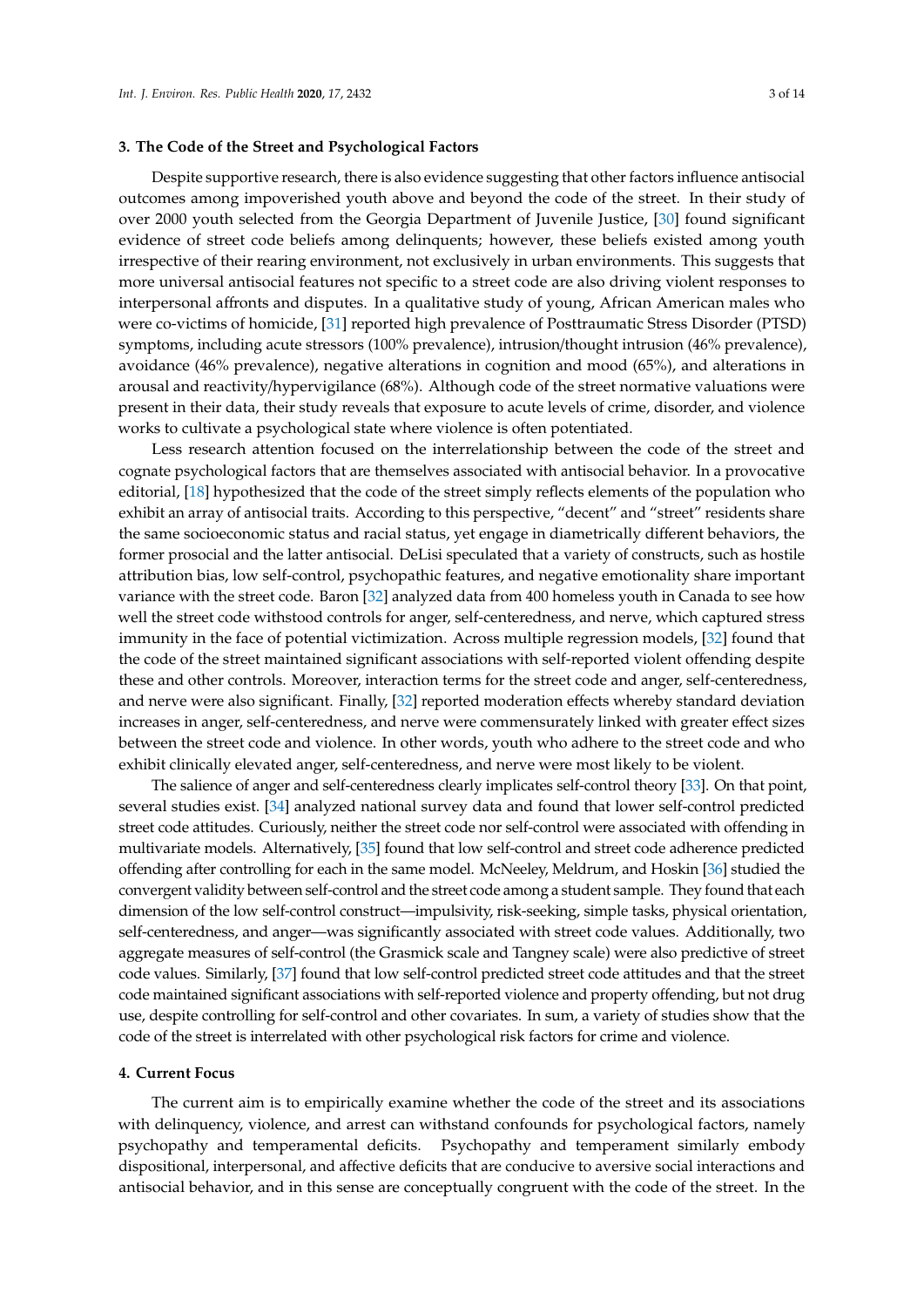event that psychopathy and temperament render the code of the street spurious lends credence to DeLisi's suggestion that the code of the street is merely a sociological presentation of antisocial traits. In the event that the code of the street maintains significance with antisocial outcomes despite these controls provides considerable support.

## **5. Method**

#### *5.1. Participants and Procedures*

We employed cross-sectional data derived from a sample of 253 juvenile offenders in long-term residential facilities in Pennsylvania. With Institutional Review Board (IRB) approval from the University of Pittsburgh, investigators collected data in 2009 and 2010 from a male-only facility (*n* = 152) and a female-only facility (*n* = 101). Researchers described the study to facility staff and youth, and a supervisor at each facility provided approval for the youth to participate in the study. Prior to administering the instrument, the interviewer explained the purpose of the study and received assent from minors and consent from those who were 18 or older. All interviewers completed intensive training and administered structured one-on-one interviews using computer-assisted survey interview (CASI) techniques. An interview editor was on-site to provide quality control for data collection procedures. Research staff conducted all interviews in private rooms and the CASI data collection procedure allowed the respondents to have each question read to them supplemented by response cards.

The current youth had extensive involvement in diverse forms of antisocial conduct and delinquency. Youth averaged 15 acts of delinquency, approximately 70% had sold drugs, and nearly 20% had their first juvenile court referral by age 12, which is suggestive of likely lifelong antisocial conduct [\[38\]](#page-11-15). In terms of behavioral history and risk factors for antisocial conduct, the current sample is comparable to other samples of serious delinquent youth in residential placement and related juvenile justice settings [\[39–](#page-11-16)[43\]](#page-11-17).

#### *5.2. Measures*

*Code of the Street.* We created a multiplicative term capturing a tendency toward irritability, anger, and aggressive responses to provocation and exposure to neighborhoods with low informal social control that is consistent with Anderson's theory. The first component of the multiplicative term is the Angry–Irritable subscale derived from the Massachusetts Youth Screening Instrument Version 2 (MAYSI-2;  $[44]$ ). It is a 9-item scale (0 = no, 1 = yes) designed to measure a tendency toward frustration, lasting anger, moodiness, and aggressive responses to interpersonal conflict (Cronbach's  $\alpha$  = 0.74). The items were exploratory factor analyzed and there was clear evidence of a single factor (Eigenvalue = 2.32). After varimax rotation, the factor loadings were "Have you lost your temper easily, or had a 'short fuse?'" ( $\lambda = 0.52$ ), "Have you been easily upset?" ( $\lambda = 0.49$ ), "Have you thought a lot about getting back at someone you have been angry at?" ( $\lambda = 0.41$ ), "Have you been really jumpy or hyper?" ( $\lambda$  = 0.23), "Have you had too many bad moods?" ( $\lambda$  = 0.58), "Have you felt angry a lot?"  $(\lambda = 0.64)$ , "Have you gotten frustrated easily?" ( $\lambda = 0.62$ ), "When you have been mad, have you stayed mad for a long time?" ( $\lambda = 0.35$ ), and "Have you hurt or broken something on purpose, just because you were mad?" ( $\lambda = 0.27$ ). The second component is a 4-item informal social control scale that measures the degree of prosocial monitoring and responsiveness in the youth's rearing neighborhood (Cronbach's  $\alpha$  = 0.71) and the degree to which neighbors could be counted on to take action. Response categories involved a Likert scale where  $1 =$  strongly agree,  $2 =$  agree,  $3 =$  neither agree nor disagree,  $4 =$  disagree, and  $5 =$  strongly disagree. The items were exploratory factor analyzed and there was clear evidence of a single factor (Eigenvalue  $= 1.39$ ). After varimax rotation, the factor loadings were: "If children were skipping school and hanging out on a street corner" ( $\lambda = 0.62$ ), "If children were spray painting graffiti on a local building" ( $\lambda = 0.52$ ), "If children were 'showing disrespect to an adult''' ( $\lambda = 0.62$ ), and "If there was a fight in front of your house and someone was being beaten or threatened" ( $\lambda = 0.59$ ). We set a cut point at the 50th percentile on the scale to capture those who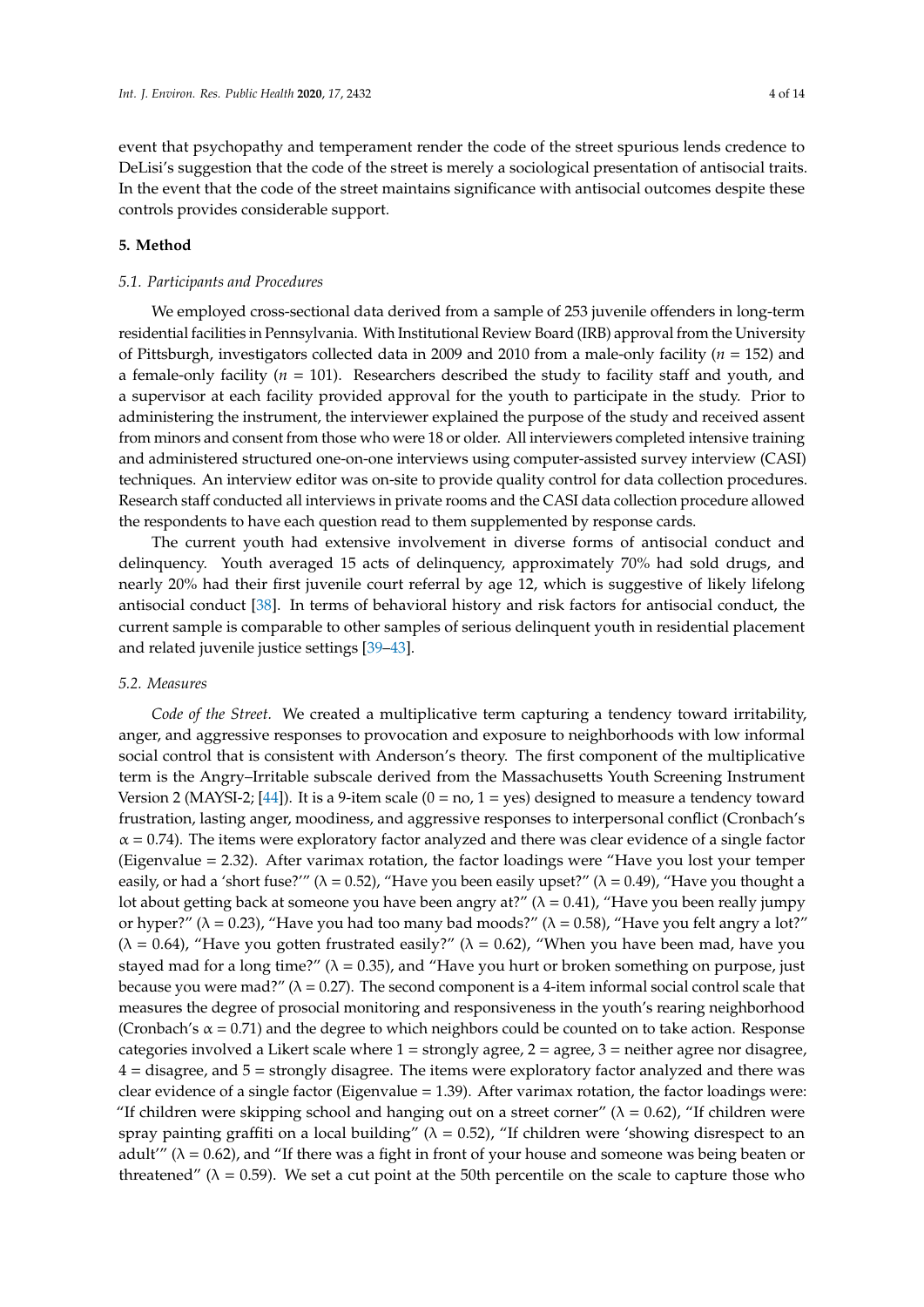lived in neighborhoods where adults generally would not intervene and exert informal social control and multiplied this binary term by the angry–irritable subscale. The resulting code of the street term  $(M = 2.84, SD = 3.26, range = 0-9)$  thus measured an aggressive/violent impulsive tendency to respond to interpersonal conflict among those reared in neighborhoods with little informal social control.

*Psychopathy.* The Youth Psychopathic Traits Inventory (YPI; [\[45\]](#page-11-19)) is a self-report measure of psychopathy in adolescents ( $M = 105.74$ ,  $SD = 20.92$ , range = 53–189). The YPI contains ten subscales that capture the various personality functioning and interpersonal style of psychopathy including dishonest charm, grandiosity, lying, manipulation, remorselessness, unemotionality, callousness, thrill-seeking, impulsiveness and irresponsibility. Prior research supports the YPI in terms of its reliability, convergent validity with other psychopathy measures and criterion validity with antisocial behaviors among delinquent and institutionalized youth [\[46–](#page-12-0)[50\]](#page-12-1).

*Temperament.* We measured temperament using DeLisi et al.'s [\[51\]](#page-12-2) 15-item temperament scale  $(\alpha = 0.88)$  reflecting deficits in effortful control and negative emotionality in accordance with DeLisi and Vaughn's [\[52\]](#page-12-3) temperament theory. Exemplar items include "Little things set me off," "When I get really mad I hit someone," "When I am angry I lose control over what I do," "When I am angry I just lose it," and "I am touchy and easily annoyed". All items were exploratory factor analyzed and inspection of Eigenvalues showed clear evidence of a single factor (Eigenvalue = 5.20 with no other Eigenvalue factors > 1). Higher scores on the temperament measure indicate temperamental features characterized by low effortful control and/or greater negative emotionality, which research has shown to have significant associations with antisocial behavior [\[53–](#page-12-4)[56\]](#page-12-5).

#### *5.3. Demographic Covariates*

We controlled for sex (female = 0, 39.7%; male = 1, 60.3%), African American (no = 0, 48%; yes = 1, 52%), and age ( $M = 15.98$ , SD = 1.42, range = 13-19).

#### *5.4. Dependent Variables*

We utilized three self-reported dependent variables. *Self-reported delinquency* (M = 15.29, SD = 13.16, range = 0–65) and *self-reported violent delinquency* (M = 8.94, SD = 7.84, range = 0–35) were based on the self-report of delinquency employed in the National Youth Survey Family Study [\[57\]](#page-12-6). This is among the most widely used self-report delinquency measures and it has convergent validity with official measures of crime [\[58\]](#page-12-7). The delinquency items included motor vehicle theft; theft over \$50; bought or sold stolen goods; stolen marijuana or other drugs; carrying a hidden weapon; gang fighting; hitting a teacher; hitting a parent; hitting other students; strong arming students, parents, and teachers; hitting an animal; and attacking someone. *Self-reported arrests* (M = 3.73, SD = 4.0, range = 0–32) was the number of police contacts the youth experienced prior to residential placement.

#### *5.5. Analysis*

To test whether the association between the code of the street and antisocial behavior withstood competing confounds, we specified hierarchical negative binomial regression models with incidence rate ratios for self-reported arrests, delinquency, and violence. Negative binomial regression is appropriate to estimate count data dependent variables [\[59](#page-12-8)[,60\]](#page-12-9), such as self-reported delinquency and arrests, when there is overdispersion where the variance exceeds the mean. The likelihood ratio test of  $\alpha$  was conducted and reported in each table, confirming the negative binomial and not the Poisson estimator was appropriate. In model 1, the code of the street was the only independent variable. In model 2, we specified the demographic controls, and in model 3 psychopathy and temperament were included. We conducted sensitivity analyses by examining the models by African American status given its salience to street code theory. To increase confidence in the estimates, we specified bootstrapped standard errors with 500 replications. Finally, in order to allow for comparison of fit across models, we specified the estat ic command in Stata 14.2 [\[61\]](#page-12-10) to produce Akaike information criterion (AIC) and Bayesian information criterion (BIC) statistics, where lower values indicate better model fit.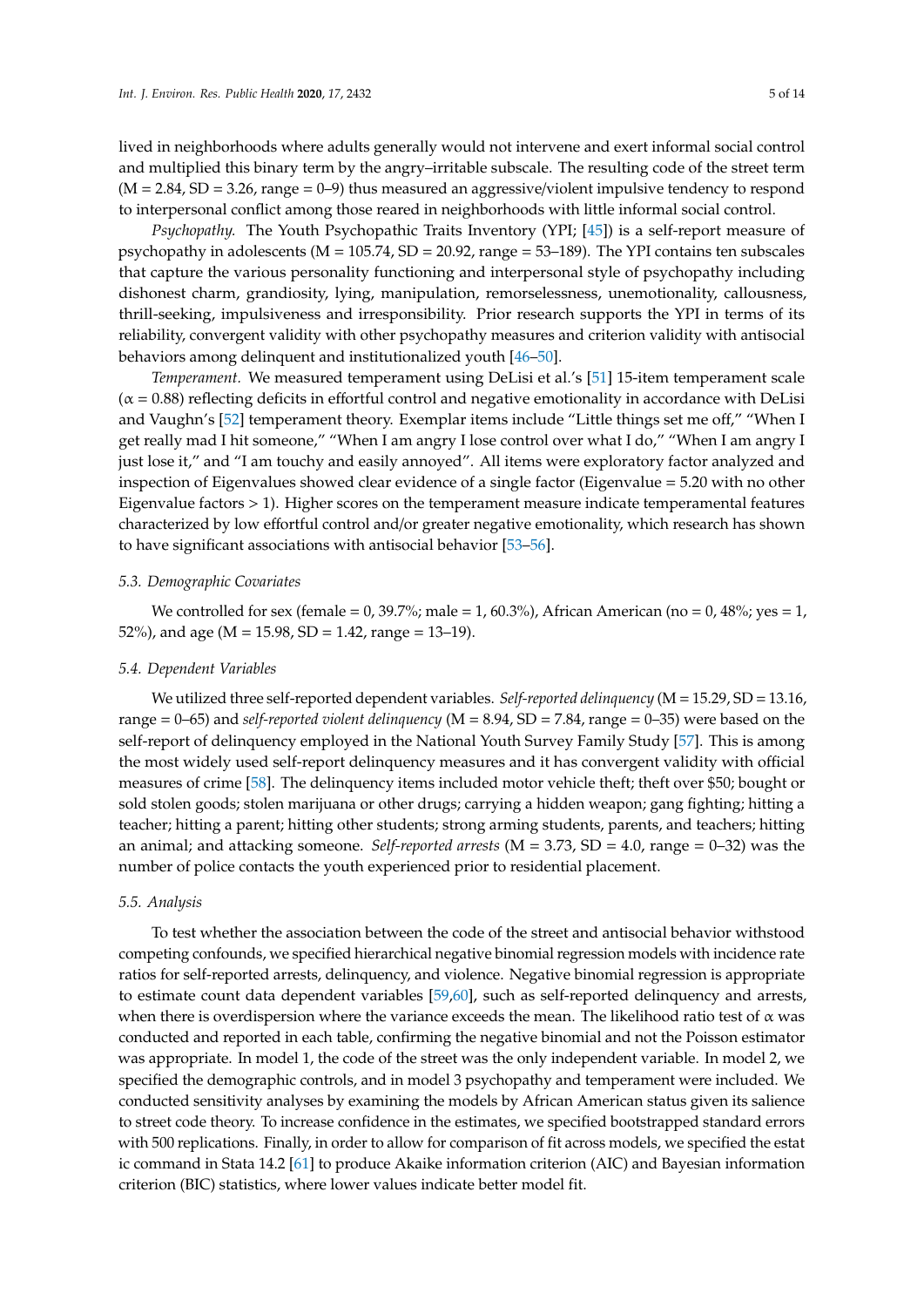### **6. Findings**

#### *6.1. Negative Binomial Regression Models for Self-Reported Arrests*

As shown in Table [1,](#page-5-0) the code of the street had a significant association with self-reported arrests in the baseline model (IRR =  $1.05$ ,  $z = 2.46$ ,  $p < 0.05$ ). The specification of age, African American, and sex in model 2 did not mitigate the code of the street as its association remained significant (IRR = 1.06,  $z = 2.57$ ,  $p < 0.01$ ). In the fully specified model, the code of the street retained significance (IRR = 1.05,  $z = 2.43$ ,  $p < 0.05$ ) as youth with greater advocacy of the street code reported more arrests. Males and youth with more psychopathic features also reported more arrests during their delinquent career.

<span id="page-5-0"></span>

| Variable            | IRR (BSE)  | z       | IRR (BSE)  | z        | IRR (BSE)  | z        |
|---------------------|------------|---------|------------|----------|------------|----------|
| Code of the Street  | 1.05(0.02) | $2.46*$ | 1.06(0.02) | $2.57**$ | 1.05(0.02) | $2.43*$  |
| Age                 |            |         | 0.96(0.04) | $-1.02$  | 0.95(0.04) | $-1.11$  |
| African American    |            |         | 0.99(0.12) | $-0.06$  | 0.98(0.10) | $-0.18$  |
| <b>Sex</b>          |            |         | 1.36(.20)  | $2.08*$  | 1.34(0.14) | $2.79**$ |
| Psychopathy         |            |         |            |          | 1.01(0.01) | $2.75**$ |
| Temperament         |            |         |            |          | 1.01(0.01) | 1.08     |
| Wald $x2$           | $7.89**$   |         | $13.39**$  |          | 36.83***   |          |
| LR Test of $\alpha$ | 224.26 *** |         | 207.64 *** |          | 190.75 *** |          |
| AIC                 | 1067.70    |         | 1064.94    |          | 1051.37    |          |
| BIC                 | 1077.93    |         | 1085.41    |          | 1078.62    |          |
|                     |            |         |            |          |            |          |

**Table 1.** Negative binomial regression models for self-reported arrests.

\*\*\*  $p < 0.001$ , \*\*  $p < 0.01$ , \*  $p < 0.05$ .

#### *6.2. Negative Binomial Regression Models for Self-Reported Delinquency*

As shown in Table [2,](#page-5-1) the code of the street had a significant association with self-reported delinquency in the baseline model (IRR = 1.06,  $z = 2.79$ ,  $p < 0.01$ ). The specification of age, African American, and sex in model 2 did not mitigate the code of the street as its association remained significant (IRR = 1.06,  $z = 3.18$ ,  $p < 0.001$ ). In the fully specified model, the code of the street retained significance (IRR = 1.04,  $z = 2.18$ ,  $p < 0.05$ ) as youth with greater advocacy of the street code reported more delinquent involvement. Youth with more psychopathic features and temperamental features characterized by negative emotionality and low self-regulation reported more delinquency.

**Table 2.** Negative binomial regression models for self-reported delinquency.

<span id="page-5-1"></span>

| Variable            | IRR (BSE)  | z        | IRR (BSE)  | z         | IRR (BSE)   | z         |
|---------------------|------------|----------|------------|-----------|-------------|-----------|
| Code of the Street  | 1.06(0.02) | $2.79**$ | 1.06(0.02) | $3.18***$ | 1.04(0.02)  | $2.18*$   |
| Age                 |            |          | 0.99(0.04) | $-0.22$   | 1.00(0.03)  | 0.11      |
| African American    |            |          | 0.97(0.11) | $-0.25$   | 1.02(0.11)  | 0.15      |
| <b>Sex</b>          |            |          | 1.05(0.12) | 0.44      | 1.17(0.13)  | 1.41      |
| Psychopathy         |            |          |            |           | 1.01(0.01)  | $3.99***$ |
| Temperament         |            |          |            |           | 1.04(0.01)  | $4.63***$ |
| Wald $x2$           | $7.80**$   |          | $10.56*$   |           | 89.7***     |           |
| LR Test of $\alpha$ | 1563.45*** |          | 1560.55*** |           | 1159.59 *** |           |
| AIC                 | 1677.23    |          | 1682.98    |           | 1626.75     |           |
| BIC                 | 1687.47    |          | 1703.45    |           | 1654.01     |           |
|                     |            |          |            |           |             |           |

\*\*\*  $p < 0.001$ , \*\*  $p < 0.01$ , \*  $p < 0.05$ .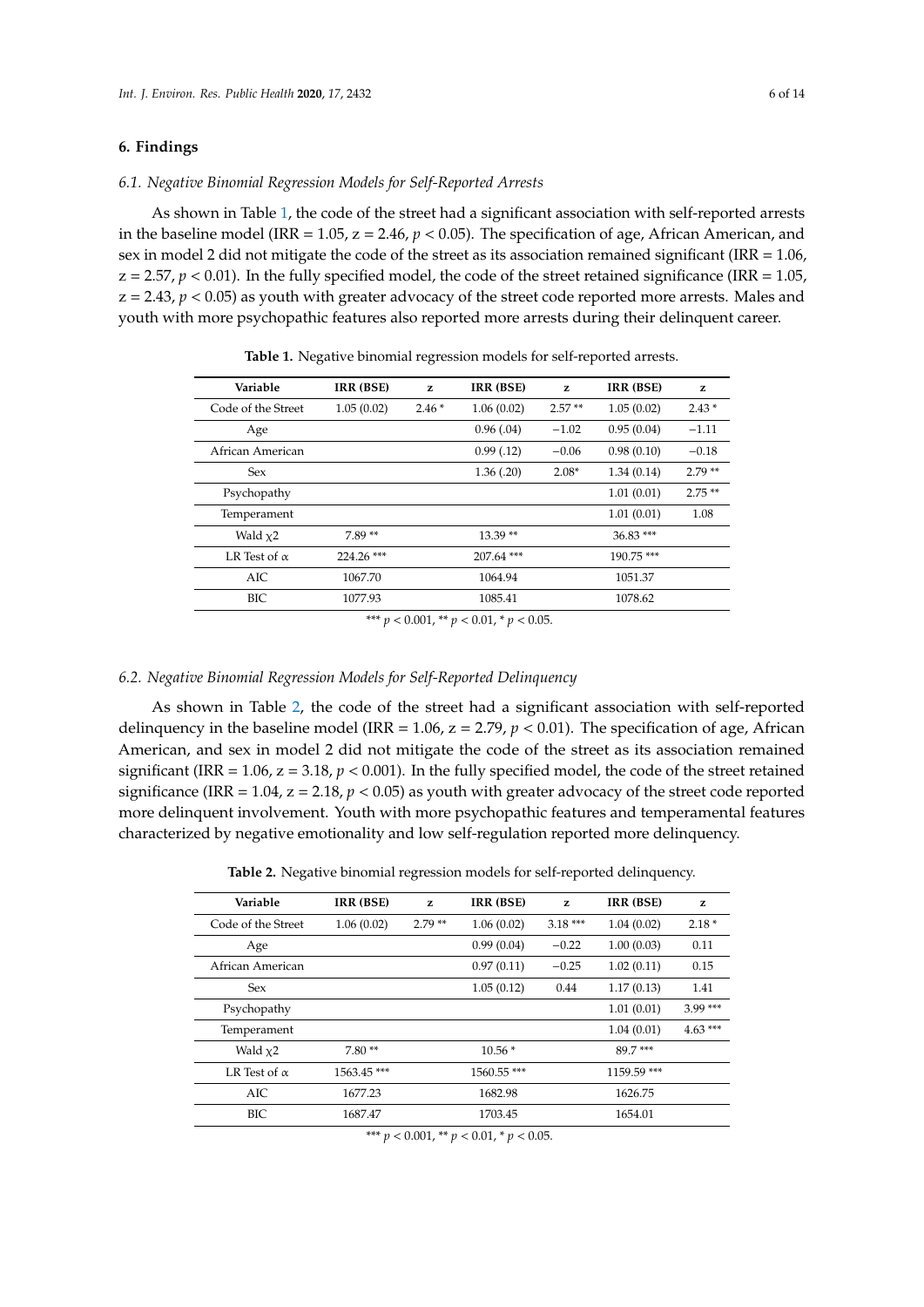#### *6.3. Negative Binomial Regression Models for Self-Reported Violence*

As shown in Table [3,](#page-6-0) the code of the street had a significant association with self-reported violence in the baseline model (IRR = 1.04,  $z = 2.70$ ,  $p < 0.01$ ). The specification of age, African American, and sex in model 2 did not mitigate the code of the street as its association remained significant (IRR = 1.05,  $z = 2.82$ ,  $p < 0.01$ ). In the fully specified model, the code of the street retained significance (IRR = 1.03,  $z = 2.11$ ,  $p < 0.05$ ) as youth with greater advocacy of the street code reported more violent delinquent acts. Males and youth with negative, poorly regulated temperaments also reported more violence.

<span id="page-6-0"></span>

| Variable            | IRR (BSE)  | z        | IRR (BSE)  | z          | IRR (BSE)              | z         |
|---------------------|------------|----------|------------|------------|------------------------|-----------|
| Code of the Street  | 1.04(0.02) | $2.70**$ | 1.05(0.02) | $2.82**$   | 1.03(0.01)             | $2.11*$   |
| Age                 |            |          | 0.98(0.03) | $-0.43$    | 1.01(0.04)             | 0.36      |
| African American    |            |          | 0.95(0.09) | $-0.51$    | 0.95(0.11)             | $-0.46$   |
| <b>Sex</b>          |            |          | 1.30(0.19) | 1.78       | 1.52(0.17)             | $3.63***$ |
| Psychopathy         |            |          |            |            | 1.01(0.01)             | 1.73      |
| Temperament         |            |          |            |            | 5.99 ***<br>1.05(0.01) |           |
| Wald $x^2$          | $7.31**$   |          | 9.08       |            | 144.03 ***             |           |
| LR Test of $\alpha$ | 864.37***  |          | 837.47***  | 596.21 *** |                        |           |
| AIC                 | 1453.58    |          | 1455.48    | 1406.81    |                        |           |
| BIC                 | 1463.82    |          | 1475.95    | 1434.06    |                        |           |

**Table 3.** Negative binomial regression models for self-reported violence.

\*\*\*  $p < 0.001$ , \*\*  $p < 0.01$ , \*  $p < 0.05$ .

## *6.4. Negative Binomial Regression Models for Self-Reported Arrests by African American Status*

As shown in Table [4,](#page-6-1) we specified the models split by African American status. For non-African Americans, the code of the street had a null association with self-reported arrests. Males and those with greater psychopathy also reported more arrests. Among African Americans, the code of the street was significantly associated with self-reported arrests (IRR =  $1.06$ ,  $z = 2.92$ ,  $p < 0.01$ ). Among African Americans, age was inversely associated with self-reported arrests.

<span id="page-6-1"></span>**Table 4.** Negative binomial regression models for self-reported arrests by African American status.

|                     | Non-African American |          | African American |          |  |
|---------------------|----------------------|----------|------------------|----------|--|
| Variable            | IRR (BSE)            | Z        | IRR (BSE)        | Z.       |  |
| Code of the Street  | 1.03(0.04)           | 0.86     | 1.06(0.02)       | $2.92**$ |  |
| Age                 | 1.04(0.08)           | 0.55     | 0.86(0.06)       | $-2.37*$ |  |
| <b>Sex</b>          | 1.43(0.26)           | $1.98*$  | 1.20(18)         | 1.24     |  |
| Psychopathy         | 1.01(0.00)           | $2.62**$ | 1.0(0.01)        | 0.54     |  |
| Temperament         | 1.01(0.01)           | 0.79     | 1.02(0.01)       | 1.32     |  |
| Wald $x2$           | $23.7***$            |          | 24.59***         |          |  |
| LR Test of $\alpha$ | $84.6***$            |          | 91.79***         |          |  |
| AIC                 | 510.45               | 544.39   |                  |          |  |
| BIC                 | 529.29               | 563.54   |                  |          |  |

\*\*\* *p* < 0.001, \*\* *p* < 0.01, \* *p* < 0.05.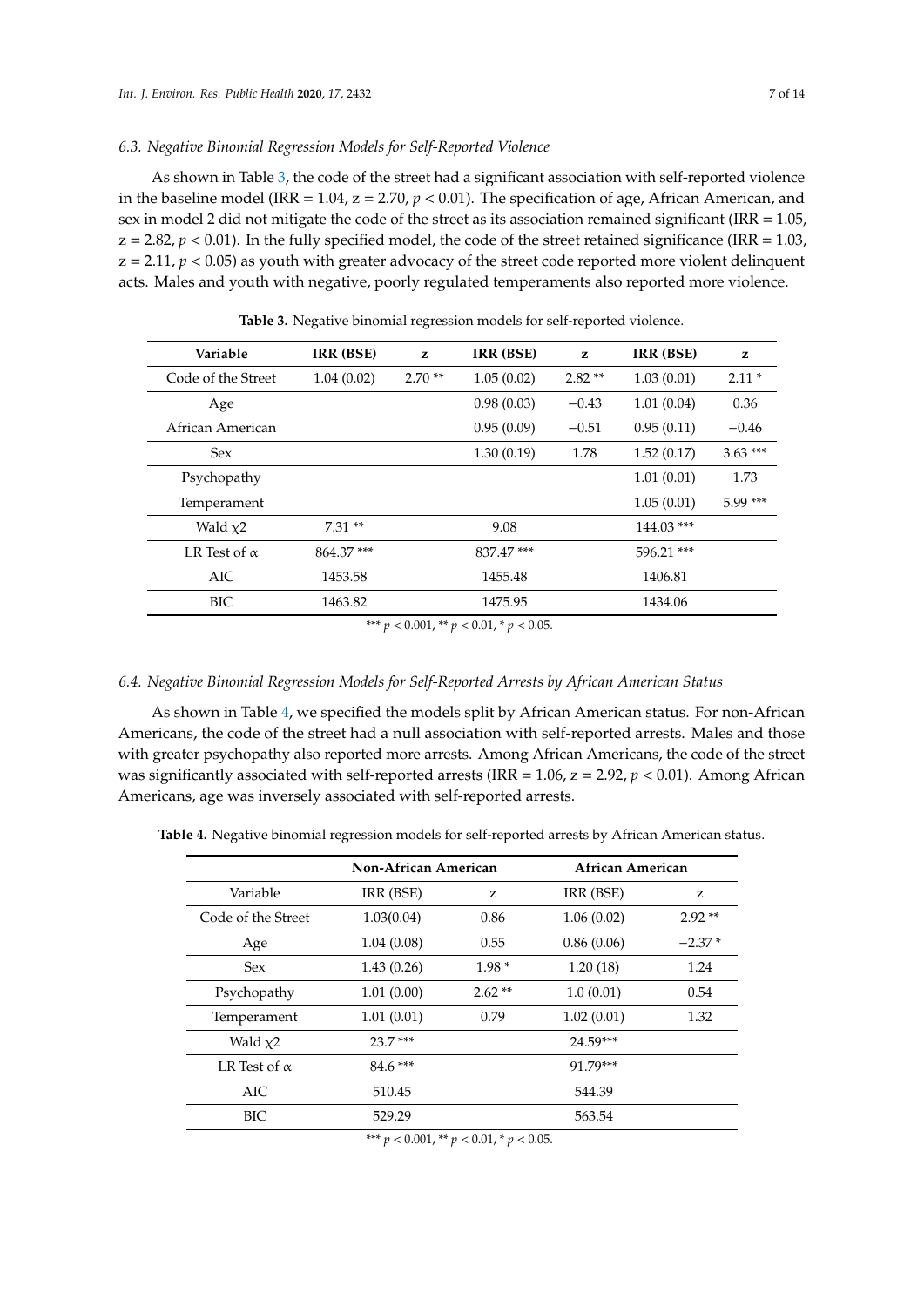#### *6.5. Negative Binomial Regression Models for Self-Reported Delinquency by African American Status*

As shown in Table [5,](#page-7-0) we specified the models split by African American status. For non-African Americans, the code of the street had a null association with self-reported delinquency. Among non-African Americans, youth with greater psychopathy and more difficult temperaments also reported more delinquency. Among African Americans, the code of the street was significantly associated with self-reported delinquency (IRR = 1.04, z = 2.37, *p* < 0.05). Among African Americans, psychopathy and temperament were also positively associated with delinquency.

|                     | <b>Non-African American</b> |                      | African American |         |  |  |
|---------------------|-----------------------------|----------------------|------------------|---------|--|--|
| Variable            | IRR (BSE)                   | IRR (BSE)<br>Z<br>Z. |                  |         |  |  |
| Code of the Street  | 1.02(0.03)                  | 0.79                 | 1.04(0.02)       | $2.37*$ |  |  |
| Age                 | 0.96(0.06)                  | $-0.62$              | 1.01(0.06)       | 0.14    |  |  |
| <b>Sex</b>          | 1.30(0.20)                  | 1.67                 | 1.13(0.17)       | 0.79    |  |  |
| Psychopathy         | 1.01(0.01)                  | $2.73**$             | 1.01(0.00)       | $2.46*$ |  |  |
| Temperament         | 1.06(0.01)                  | $5.13***$            | 1.03(0.01)       | $2.08*$ |  |  |
| Wald $x2$           | 74.2 ***                    |                      | $32.5***$        |         |  |  |
| LR Test of $\alpha$ | $568.18***$                 | 550.21 ***           |                  |         |  |  |
| AIC.                | 783.68                      | 847.99               |                  |         |  |  |
| BIC.                | 802.52                      | 867.15               |                  |         |  |  |

<span id="page-7-0"></span>**Table 5.** Negative binomial regression models for self-reported delinquency by African American status.

\*\*\* *p* < 0.001, \*\* *p* < 0.01, \* *p* < 0.05.

#### *6.6. Negative Binomial Regression Models for Self-Reported Violence by African American Status*

As shown in Table [6,](#page-7-1) we again specified the models split by African American status. For non-African Americans, the code of the street had a null association with self-reported violence. Among non-African Americans, males and youth with more difficult temperaments also reported more violence. Among African Americans, the code of the street also had a null association with self-reported violence. Among African Americans, males and youth with more difficult temperamental features were also positively associated with violence.

<span id="page-7-1"></span>**Table 6.** Negative binomial regression models for self-reported violence by African American status.

| Variable                             | IRR (BSE)   | z                       | IRR (BSE)   | z         |  |  |
|--------------------------------------|-------------|-------------------------|-------------|-----------|--|--|
| Code of the Street                   | 1.04(0.03)  | 1.30                    | 1.01(0.02)  | 0.60      |  |  |
| Age                                  | 0.95(0.05)  | $-0.99$                 | 1.07(0.06)  | 1.17      |  |  |
| <b>Sex</b>                           | 1.48(0.26)  | $2.21*$                 | 1.66(0.28)  | $2.98**$  |  |  |
| Psychopathy                          | 1.01(0.01)  | 1.49                    | 1.0(0.01)   | 0.81      |  |  |
| Temperament                          | 1.06(0.01)  | $4.31***$<br>1.04(0.01) |             | $3.58***$ |  |  |
| Wald $x2$                            | $67.49$ *** |                         | $81.04$ *** |           |  |  |
| LR Test of $\alpha$                  | 321.74 ***  |                         | 255.86 ***  |           |  |  |
| AIC                                  | 689.32      | 724.85                  |             |           |  |  |
| <b>BIC</b>                           | 708.16      | 744.01                  |             |           |  |  |
| $444$ $0.001$ $44$ $0.01$ $4$ $0.07$ |             |                         |             |           |  |  |

\*\*\* *p* < 0.001, \*\* *p* < 0.01, \* *p* < 0.05.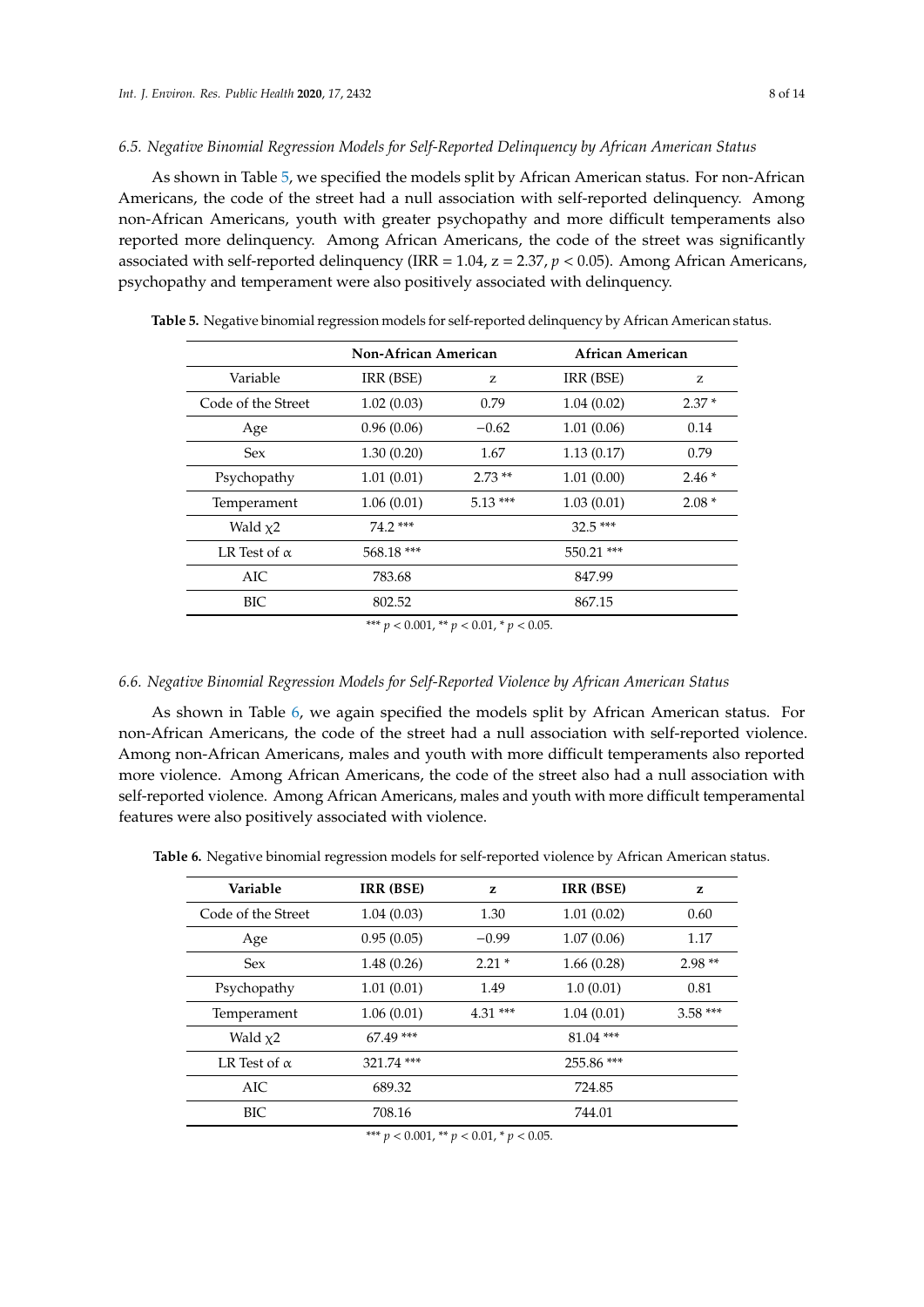#### **7. Discussion**

The trend in African American offending rates being as much as nine times higher than white offending rates in the same or similar environments is a significant issue that deserves and requires explanation from criminologists. A large number of studies have utilized macro-level theories to explain the sociological, cultural, and structural reasons for such discrepancies in offending patterns, yet considerably less attention has been directed toward exploring the effect of individual personality deficits about offending in such environments. Scholars have speculated [\[18–](#page-10-15)[21\]](#page-10-14) that Anderson's code of the street was merely a sociological presentation of antisocial traits. The current study represents one such investigation as we empirically examined whether the code of the street and its association with delinquency, arrests, and violence can withstand confounds for psychological personality traits, specifically psychopath and temperament deficits, using a sample of institutionalized juvenile offenders in a long-term residential facility. Results demonstrated that the code of the street fared well, suggesting that there are in fact structural and cultural features to the code that are beyond individual personality traits. Several findings warrant discussion.

First, the consistent linkages between the code of the street and the outcome variables herein are impressive given the quality and nature of the psychopathy and temperament variables. As they instantiate the essential features of an individual with self-regulation and conduct problems, both psychopathy and temperament exist in general theories of antisocial behavior in the social sciences [\[62–](#page-12-11)[68\]](#page-12-12). Particularly in the case of DeLisi and Vaughn's theory that presents an individual with core self-regulation deficits and abundant negative emotionality, it is impressive that the code of the street maintained predictive validity in the models, given that similar explanatory variance typified the psychological measures. Consistent with prior research [\[32\]](#page-11-9), this suggests that it is not just anger dysregulation, vengefulness, or mere temper that explains the association between street code adherence and antisocial conduct, but there are emergent sociological features to the street code beyond the contributions of psychopathy and temperament. Perhaps the code of the street is not simply a form of self-presentation, but acts as a cultural narrative actors can use to build their identity and orient their behaviors [\[16\]](#page-10-12). For some, criminal offending is a choice driven by the need to maintain the street persona that is their identity.

Second, Anderson's [\[1](#page-10-0)[,2\]](#page-10-1) theory is unique in that it attempted to explain violent and antisocial conduct uniquely among African Americans. Although there is evidence that code of the street values transcend race, ethnicity, and nationality [\[69,](#page-12-13)[70\]](#page-13-0), the current models show that in addition to the main effects, the code of the street has null associations with offending among non-African Americans but significant linkages with self-reported arrests and self-reported delinquency among African Americans. Curiously, the split race models also showed that the code of the street was not associated with self-reported violence among African Americans, despite that being a central postulate of the theory. One explanation for this unexpected finding is the violent delinquency measure does not contain homicide, which is the quintessential example of a violent interaction where lethality is used to save face or respond to disrespect. Prior researchers have referred to these lethal encounters as "cultural retaliatory homicide" [\[71\]](#page-13-1). Alternatively, our operationalization of street code may capture individuals who are "code switchers" and vacillate in adherence to the street code per the situation, but may be less likely to act violently than those who fully embodied the code of the street. Even among youth, stronger and long-term adherence to the code of the street is associated with increased violent offending [\[35\]](#page-11-12). Nevertheless, the code of the street was more salient in models of delinquency and arrest among African Americans than other youth, which is consistent with prior research [\[72\]](#page-13-2).

Third, perhaps because Anderson's theory involves a qualitative approach, criminologists have devised a variety of measures to operationalize the code of the street and no single measure has achieved consensus in the literature. The current measure combined the angry, aggressive, aggrieved disposition with exposure to neighborhoods where deviance is tolerated and unlikely to be sanctioned by neighbors. We strongly encourage researchers to explore connections between the code of the street and other psychological constructs related to antisocial behavior. For instance, in the current data, the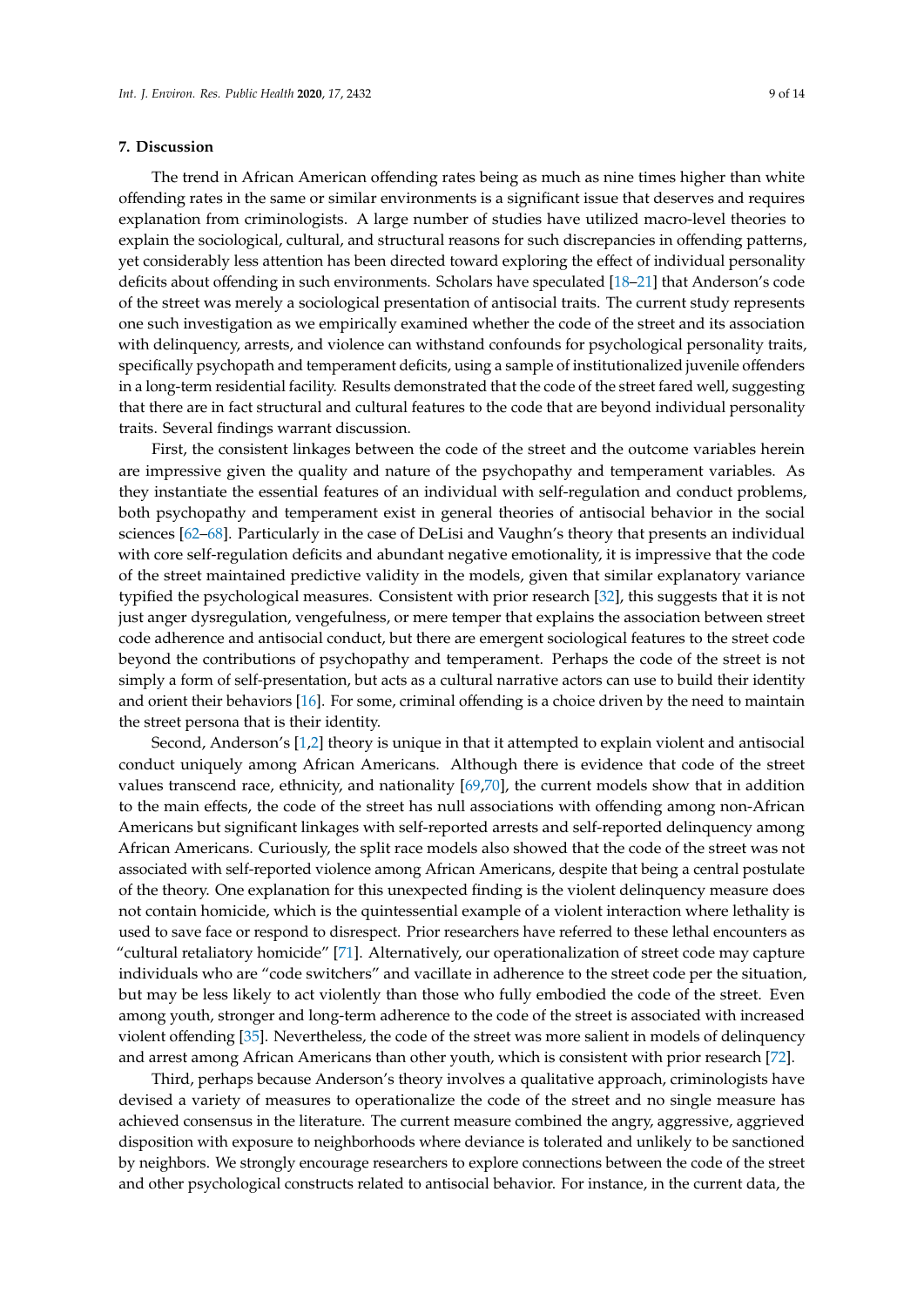code of the street had small yet significant correlations with several subscales of the YPI including manipulation (r = 0.15, *p* < 0.02), thrill-seeking (r = 0.15, *p* < 0.01), impulsiveness (r = 0.14, *p* < 0.03), and irresponsibility (r = 0.16, *p* < 0.01). Although the code of the street withstood competing effects for psychopathy, it is also clear that psychopathic features partially imbue the street code.

Fourth, although the primary research purpose was theory testing, there is also practical value to our findings. Across models, it was clear that seriously delinquent youth exhibit a variety of antisocial features relating to their temperament, their personality functioning, and subcultural adaptations like the street code. Of these three antisocial features, there is frankly greater likelihood for change for the street code, since temperament and personality are moderately to highly heritable and mostly stable across life, especially among those who would meet diagnostic criteria for personality and conduct disorders (e.g., Conduct Disorder, Antisocial Personality Disorder, Intermittent Explosive Disorder). In contrast, the code of the street is reducible in multiple ways, including improving police–community relations so that street code adherents are empowered to employ lawful responses to disputes as suggested by prior researchers [\[73\]](#page-13-3). Additionally, school-based crime and violence prevention programing, such as the G.R.E.A.T. program, which aims to foster prosocial conflict resolution and cooperation skills shown to reduce gang membership and violence while improving prosocial outcomes [\[74](#page-13-4)[,75\]](#page-13-5).

Another approach involves correctional interventions, such as Aggression Replacement Training (ART; [\[76,](#page-13-6)[77\]](#page-13-7). ART treats aggression and violence as a multifaceted construct that has behavioral, affective, and moral features and the intervention involves the inculcation of prosocial responses to conflict, anger control and management, and moral reasoning. These precepts map well to the code of the street in terms of helping youth recognize the alternatives to a violent (or potentially homicidal) encounter, helping the youth in their maintenance of anger but also maintenance of excessive feelings of pride that often serve as the motivator to avenge disrespect. Although it is not a gold-standard intervention (for a recent systematic review, see, [\[78\]](#page-13-8), ART does have effectiveness among offender and adolescent at-risk populations [\[79](#page-13-9)[–81\]](#page-13-10). In summary, our operationalization and findings translate into evidence informed actionable interventions.

Findings from the present study should be interpreted in the context of several limitations. First, given the cross-sectional nature of the study, temporal ordering cannot be established, which limits the ability to draw causal inferences. Moreover, the study variables were based on youth self-reports, making responses subject to social desirability bias. For instance, some youth may be more inclined to report about favorable traits to researchers. Additionally, though the study sample was demographically comparable to national samples of juvenile offenders, the geographic context of the study sample (Eastern United States) may makes comparisons to other regions of the country difficult. Moreover, neighborhood conditions were based entirely on self-perceptions and we had no objective assessments of neighborhood characteristics to draw from.

#### **8. Conclusions**

Despite these limitations, the present study offers a fresh perspective about the code of the street conceptualization. Our results indicate the code of the street remained a significant factor for predicting antisocial behavior in the face of well-known psychological constructs, such as psychopathy and temperamental traits and other controls. Consistent with theory, the code of the street factor was uniquely influential for African American youth while general temperament difficulties were more salient for non-African American youth compared to African American youth. Importantly, the code of the street is likely more malleable to evidence-informed steps than core psychopathy and temperament traits.

**Author Contributions:** Conceptualization, M.D., K.A.B., M.H.H., J.H.E., A.K., M.G.V..; methodology, M.D., M.G.V.; formal analysis, M.D., M.H.H., M.G.V.; data curation, M.G.V.; writing—original draft preparation, M.D., K.A.B., M.H.H., A.K., J.H.E., M.G.V.; writing—review and editing, M.D., K.A.B., M.H.H., A.K., J.H.E., M.G.V.. All authors have read and agreed to the published version of the manuscript.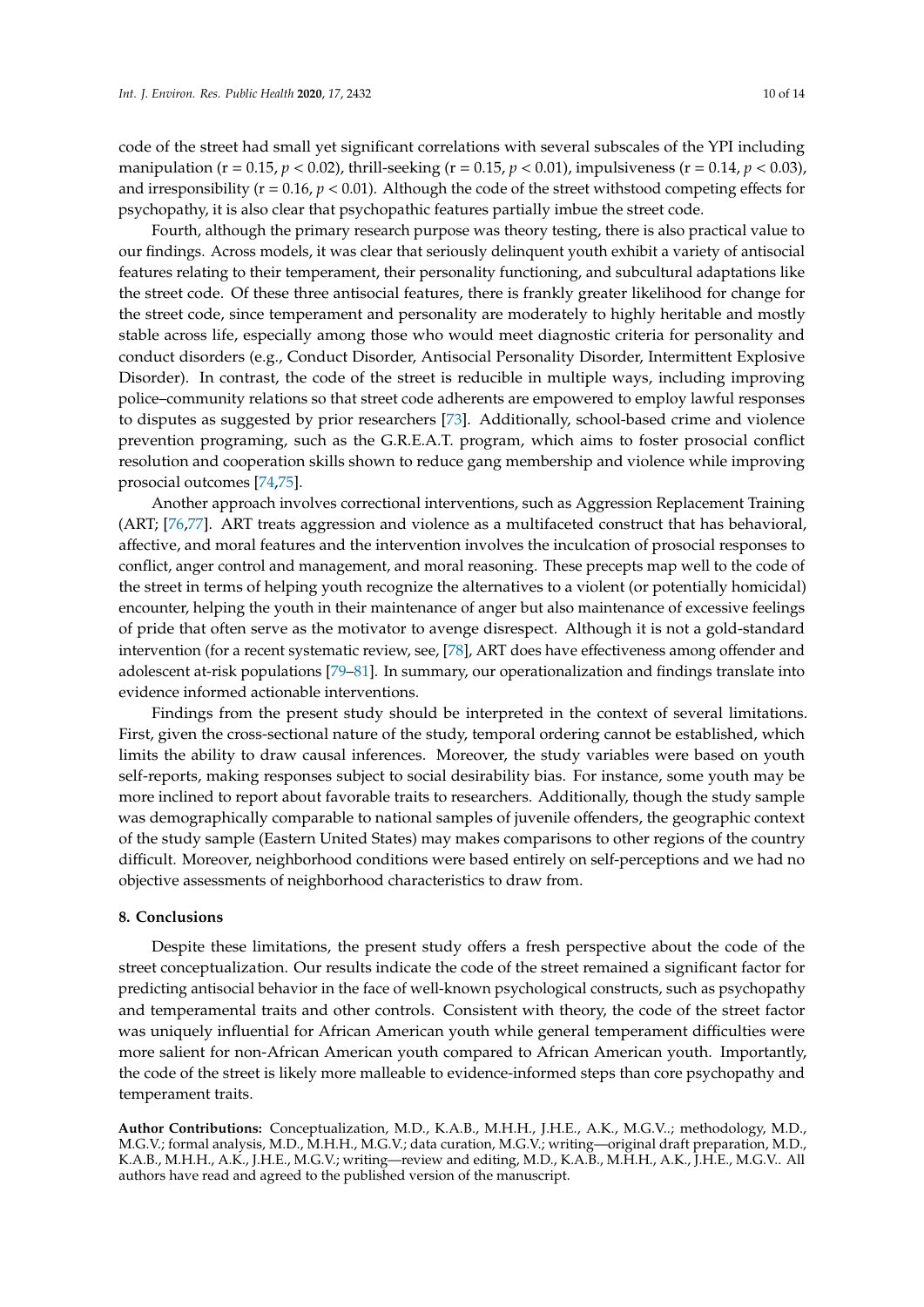**Funding:** This research received no external funding.

**Conflicts of Interest:** M.D. receives consulting income and travel expenses in criminal and civil litigation relating to criminological and forensic assessment of criminal offenders, receives editorial remuneration from Elsevier, receives expert services income from the United States Department of Justice and the Administrative Office of the United States Courts, and receives royalty income from Cambridge University Press, John Wiley & Sons, Jones & Bartlett, Kendall/Hunt, McGraw-Hill, Palgrave Macmillan, Routledge, Sage, University of Texas Press, and Bridgepoint Education. No direct remuneration is associated with the current study.

## **References**

- <span id="page-10-0"></span>1. Anderson, E. *Code of the Street: Decency, Violence, and the Moral Life of the Inner City*; W. W. Norton & Company: New York, NY, USA, 1999.
- <span id="page-10-1"></span>2. Anderson, E. The code of the streets. *Atl. Mon.* **1994**, *273*, 81–94.
- <span id="page-10-2"></span>3. Griffith, E.E.; Bell, C.C. Recent trends in suicide and homicide among blacks. *J. Am. Med. Assoc.* **1989**, *262*, 2265–2269. [\[CrossRef\]](http://dx.doi.org/10.1001/jama.1989.03430160087036)
- 4. Hu, G.; Webster, D.; Baker, S.P. Hidden homicide increases in the USA, 1999–2005. *J. Urban Health* **2008**, *85*, 597–606. [\[CrossRef\]](http://dx.doi.org/10.1007/s11524-008-9287-6)
- 5. Latzer, B. Subcultures of violence and African American crime rates. *J. Crim. Justice* **2018**, *54*, 41–49. [\[CrossRef\]](http://dx.doi.org/10.1016/j.jcrimjus.2017.12.006)
- 6. O'Flaherty, B.; Sethi, R. Homicide in black and white. *J. Urban Econ.* **2010**, *68*, 215–230. [\[CrossRef\]](http://dx.doi.org/10.1016/j.jue.2010.06.001)
- <span id="page-10-3"></span>7. Smith, J.R. Unequal burdens of loss: Examining the frequency and timing of homicide deaths experienced by young Black men across the life course. *Am. J. Public Health* **2015**, *105*, S483–S490. [\[CrossRef\]](http://dx.doi.org/10.2105/AJPH.2014.302535)
- <span id="page-10-4"></span>8. Drummond, H.; Bolland, J.M.; Ann Harris, W. Becoming violent: Evaluating the mediating effect of hopelessness on the code of the street thesis. *Deviant Behav.* **2011**, *32*, 191–223. [\[CrossRef\]](http://dx.doi.org/10.1080/01639621003748746)
- <span id="page-10-5"></span>9. Brezina, T.; Agnew, R.; Cullen, F.T.; Wright, J.P. The code of the street: A quantitative assessment of Elijah Anderson's subculture of violence thesis and its contribution to youth violence research. *Youth Violence Juv. Justice* **2004**, *2*, 303–328. [\[CrossRef\]](http://dx.doi.org/10.1177/1541204004267780)
- <span id="page-10-6"></span>10. Stewart, E.A.; Simons, R.L. Structure and culture in African American adolescent violence: A partial test of the "code of the street" thesis. *Justice Q.* **2006**, *23*, 1–33. [\[CrossRef\]](http://dx.doi.org/10.1080/07418820600552378)
- <span id="page-10-7"></span>11. Stewart, E.A.; Simons, R.L. Race, code of the street, and violent delinquency: A multilevel investigation of neighborhood street culture and individual norms of violence. *Criminology* **2010**, *48*, 569–605. [\[CrossRef\]](http://dx.doi.org/10.1111/j.1745-9125.2010.00196.x)
- <span id="page-10-8"></span>12. Matsuda, K.N.; Melde, C.; Taylor, T.J.; Freng, A.; Esbensen, F.A. Gang membership and adherence to the "code of the street". *Justice Q.* **2013**, *30*, 440–468. [\[CrossRef\]](http://dx.doi.org/10.1080/07418825.2012.684432)
- <span id="page-10-9"></span>13. Kwak, H.; Dierenfeldt, R.; McNeeley, S. The code of the street and cooperation with the police: Do codes of violence, procedural injustice, and police ineffectiveness discourage reporting violent victimization to the police? *J. Crim. Justice* **2019**, *60*, 25–34. [\[CrossRef\]](http://dx.doi.org/10.1016/j.jcrimjus.2018.11.001)
- <span id="page-10-10"></span>14. McNeeley, S.; Hoeben, E.M. Public unstructured socializing and the code of the street: Predicting violent delinquency and victimization. *Deviant Behav.* **2017**, *38*, 633–654. [\[CrossRef\]](http://dx.doi.org/10.1080/01639625.2016.1197604)
- <span id="page-10-11"></span>15. Brookman, F.; Bennett, T.; Hochstetler, A.; Copes, H. The "code of the street" and the generation of street violence in the UK. *Eur. J. Criminol.* **2011**, *8*, 17–31. [\[CrossRef\]](http://dx.doi.org/10.1177/1477370810382259)
- <span id="page-10-12"></span>16. Brookman, F.; Copes, H.; Hochstetler, A. Street codes as formula stories: How inmates recount violence. *J. Contemp. Ethnogr.* **2011**, *40*, 397–424. [\[CrossRef\]](http://dx.doi.org/10.1177/0891241611408307)
- <span id="page-10-13"></span>17. Bennett, M.D. Ain't no love in the heart of the city: Compensatory quasi-adaptive coping among African American males. *J. Hum. Behav. Soc. Environ.* **2019**, *29*, 234–244. [\[CrossRef\]](http://dx.doi.org/10.1080/10911359.2018.1503986)
- <span id="page-10-15"></span>18. DeLisi, M. Antisocial traits murdered the code of the street in a battle for respect. *J. Crim. Justice* **2014**, *42*, 431–432. [\[CrossRef\]](http://dx.doi.org/10.1016/j.jcrimjus.2014.09.001)
- 19. Dodge, K.A.; Malone, P.S.; Lansford, J.E.; Sorbring, E.; Skinner, A.T.; Tapanya, S.; Zelli, A.; Alampay, L.P.; Oburu, P.; Bacchini, D.; et al. Hostile attributional bias and aggressive behavior in global context. *Proc. Natl. Acad. Sci. USA* **2015**, *112*, 9310–9315. [\[CrossRef\]](http://dx.doi.org/10.1073/pnas.1418572112)
- 20. Mitchell, M.M.; Fahmy, C.; Pyrooz, D.C.; Decker, S.H. Criminal crews, codes, and contexts: Differences and similarities across the code of the street, convict code, street gangs, and prison gangs. *Deviant Behav.* **2017**, *38*, 1197–1222. [\[CrossRef\]](http://dx.doi.org/10.1080/01639625.2016.1246028)
- <span id="page-10-14"></span>21. Moule, R.K., Jr.; Burruss, G.W.; Gifford, F.E.; Parry, M.M.; Fox, B. Legal socialization and subcultural norms: Examining linkages between perceptions of procedural justice, legal cynicism, and the code of the street. *J. Crim. Justice* **2019**, *61*, 26–39. [\[CrossRef\]](http://dx.doi.org/10.1016/j.jcrimjus.2019.03.001)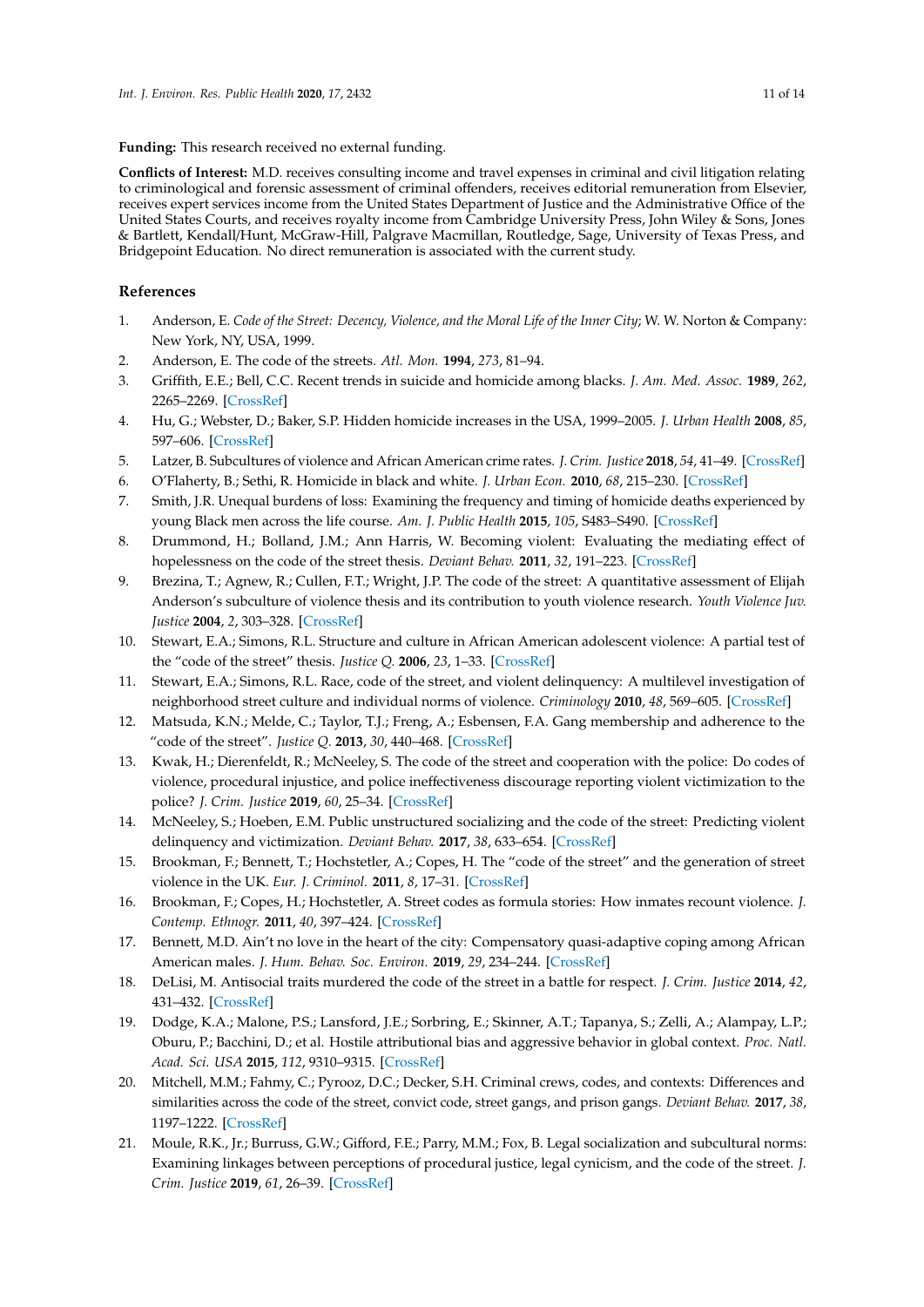- <span id="page-11-0"></span>22. Thrasher, F.M. The gang as symptom of community disorganization. *J. Appl. Sociol.* **1926**, *1*, 3–27.
- <span id="page-11-1"></span>23. Thrasher, F.M. Juvenile delinquency and crime prevention. *J. Educ. Sociol.* **1933**, *6*, 500–509. [\[CrossRef\]](http://dx.doi.org/10.2307/2961696)
- <span id="page-11-2"></span>24. Massey, D.; Denton, N. *American Apartheid: Segregation and the Making of the Underclass*; Harvard University Press: Cambridge, MA, USA, 1993.
- <span id="page-11-3"></span>25. Wilson, W.J. *The Truly Disadvantaged*; University of Chicago Press: Chicago, IL, USA, 1987.
- <span id="page-11-4"></span>26. Berg, M.T.; Stewart, E.A. Street culture and crime. In *The Oxford Handbook of Criminological Theory*; Cullen, F.T., Wilcox, P., Eds.; Oxford University Press: New York, NY, USA, 2013; pp. 370–388.
- <span id="page-11-5"></span>27. Burgason, K.A.; Thomas, S.A.; Berthelot, E.R. Community disadvantage, incident characteristics, and the nature of violence: A multi-level analysis of gun use and extent of victim injury in aggravated assaults and robberies. *J. Interpers. Violence* **2014**, *29*, 371–393. [\[CrossRef\]](http://dx.doi.org/10.1177/0886260513505212)
- 28. Burgason, K.A.; Thomas, S.A.; Berthelot, E.R.; Burkey, L.C. Gats and gashes: Street culture and distinctions in the nature of violence between youth and adult offenders. *Deviant Behav.* **2014**, *35*, 534–554. [\[CrossRef\]](http://dx.doi.org/10.1080/01639625.2013.862032)
- <span id="page-11-6"></span>29. Hughes, L.A.; Short, J.F. Disputes involving youth street gang members: Micro-social contexts. *Criminology* **2005**, *43*, 43–76. [\[CrossRef\]](http://dx.doi.org/10.1111/j.0011-1348.2005.00002.x)
- <span id="page-11-7"></span>30. Keith, S.; Griffiths, E. Urban code or urban legend: Endorsement of the street code among delinquent youth in urban, suburban, and rural Georgia. *Race Justice* **2014**, *4*, 270–298. [\[CrossRef\]](http://dx.doi.org/10.1177/2153368713500318)
- <span id="page-11-8"></span>31. Smith, J.R.; Patton, D.U. Posttraumatic stress symptoms in context: Examining trauma responses to violent exposures and homicide death among Black males in urban neighborhoods. *Am. J. Orthopsychiatry* **2016**, *86*, 212. [\[CrossRef\]](http://dx.doi.org/10.1037/ort0000101)
- <span id="page-11-9"></span>32. Baron, S.W. It's more than the code: Exploring the factors that moderate the street code's relationship with violence. *Justice Q.* **2017**, *34*, 491–516. [\[CrossRef\]](http://dx.doi.org/10.1080/07418825.2016.1182198)
- <span id="page-11-10"></span>33. Gottfredson, M.R.; Hirschi, T. *A General Theory of Crime*; Stanford University Press: Stanford, CA, USA, 1990.
- <span id="page-11-11"></span>34. Piquero, A.R.; Intravia, J.; Stewart, E.; Piquero, N.L.; Gertz, M.; Bratton, J. Investigating the determinants of the street code and its relation to offending among adults. *Am. J. Crim. Justice* **2012**, *37*, 19–32. [\[CrossRef\]](http://dx.doi.org/10.1007/s12103-011-9115-5)
- <span id="page-11-12"></span>35. Erickson, J.H.; Hochstetler, A.; Dorius, S.F. Code in transition? The evolution of code of the street adherence in adolescence. *Deviant Behav.* **2020**, *41*, 329–347. [\[CrossRef\]](http://dx.doi.org/10.1080/01639625.2019.1565520)
- <span id="page-11-13"></span>36. McNeeley, S.; Meldrum, R.C.; Hoskin, A.W. Low self-control and the adoption of street code values among young adults. *J. Crim. Justice* **2018**, *56*, 118–126. [\[CrossRef\]](http://dx.doi.org/10.1016/j.jcrimjus.2017.07.004)
- <span id="page-11-14"></span>37. Intravia, J.; Gibbs, B.R.; Wolff, K.T.; Paez, R.; Bernheimer, A.; Piquero, A.R. The mediating role of street code attitudes on the self-control and crime relationship. *Deviant Behav.* **2018**, *39*, 1305–1321. [\[CrossRef\]](http://dx.doi.org/10.1080/01639625.2017.1410611)
- <span id="page-11-15"></span>38. Moffitt, T.E. Adolescence-limited and life-course-persistent antisocial behavior: A developmental taxonomy. *Psychol. Rev.* **1993**, *100*, 674–701. [\[CrossRef\]](http://dx.doi.org/10.1037/0033-295X.100.4.674)
- <span id="page-11-16"></span>39. Abram, K.M.; Azores-Gococo, N.M.; Emanuel, K.M.; Aaby, D.A.; Welty, L.J.; Hershfield, J.A.; Rosenbaum, M.S.; Teplin, L.A. Sex and racial/ethnic differences in positive outcomes in delinquent youth after detention: A 12-year longitudinal study. *JAMA Pediatr.* **2017**, *171*, 123–132. [\[CrossRef\]](http://dx.doi.org/10.1001/jamapediatrics.2016.3260)
- 40. Baglivio, M.T.; Wolff, K.T.; Howell, J.C.; Jackowski, K.; Greenwald, M.A. The search for the holy grail: Criminogenic needs matching, intervention dosage, and subsequent recidivism among serious juvenile offenders in residential placement. *J. Crim. Justice* **2018**, *55*, 46–57. [\[CrossRef\]](http://dx.doi.org/10.1016/j.jcrimjus.2018.02.001)
- 41. Heirigs, M.H.; DeLisi, M.; Fox, B.; Dhingra, K.; Vaughn, M.G. Psychopathy and suicidal thoughts and behaviors revisited: Results from a statewide population of institutionalized youth. *Int. J. O*ff*ender Ther. Comp. Criminol.* **2019**, *63*, 874–895. [\[CrossRef\]](http://dx.doi.org/10.1177/0306624X18812533)
- 42. Trulson, C.R.; Haerle, D.R.; Caudill, J.W.; DeLisi, M. *Lost Causes: Blended Sentencing, Second Chances, and the Texas Youth Commission*; University of Texas Press: Austin, TX, USA, 2016.
- <span id="page-11-17"></span>43. Van Vugt, E.; Lanctot, N.; Lemieux, A. Can institutionalized adolescent females with a substantiated history of sexual abuse benefit from cognitive behavioral treatment targeting disruptive and delinquent behaviors? *Crim. Justice Behav.* **2016**, *43*, 937–950. [\[CrossRef\]](http://dx.doi.org/10.1177/0093854815624513)
- <span id="page-11-18"></span>44. Grisso, T.; Barnum, R. *Massachusetts Youth Screening Instrument Version 2: User's Manual and Technical Report*; Professional Resource Press: Sarasota, FL, USA, 2006.
- <span id="page-11-19"></span>45. Andershed, H.; Kerr, M.; Stattin, H.; Levander, S. Psychopathic traits in non-referred youths: A new assessment tool. In *Psychopaths: Current International Perspectives*; Blaauw, E., Sheridan, L., Eds.; Elsevier: The Hague, The Netherlands, 2002; pp. 131–158.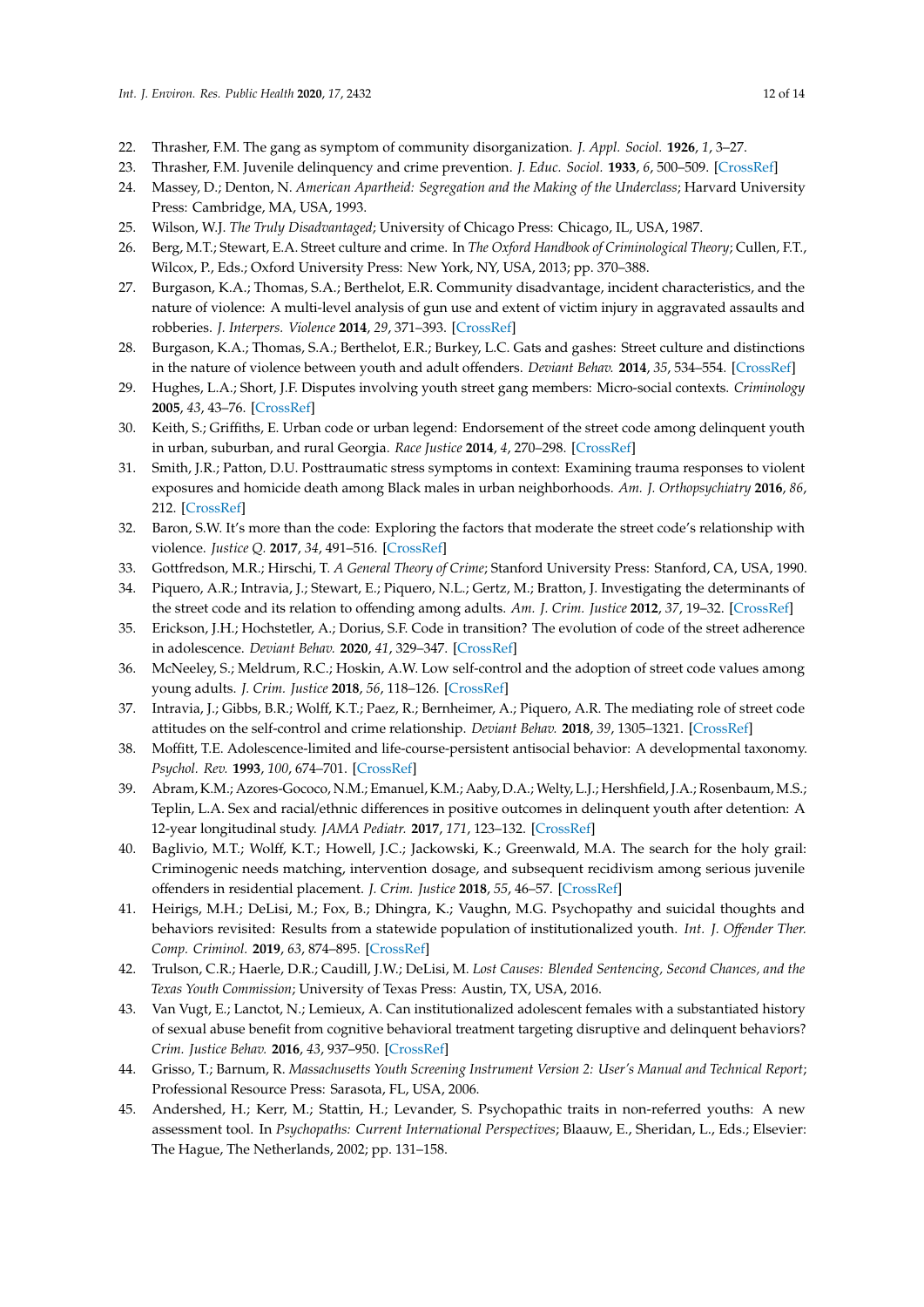- <span id="page-12-0"></span>46. Andershed, H.; Hodgins, S.; Tengström, A. Convergent validity of the Youth Psychopathic Traits Inventory (YPI) association with the Psychopathy Checklist: Youth Version (PCL: YV). *Assessment* **2007**, *14*, 144–154. [\[CrossRef\]](http://dx.doi.org/10.1177/1073191106298286)
- 47. Colins, O.F.; Bijttebier, P.; Broekaert, E.; Andershed, H. Psychopathic-like traits among detained female adolescents: Reliability and validity of the Antisocial Process Screening Device and the Youth Psychopathic Traits Inventory. *Assessment* **2014**, *21*, 195–209. [\[CrossRef\]](http://dx.doi.org/10.1177/1073191113481997)
- 48. Colins, O.F.; Van Damme, L.; Andershed, H.; Fanti, K.A.; DeLisi, M. Self-reported psychopathic traits and antisocial outcomes in detained girls: A prospective study. *Youth Violence Juv. Justice* **2017**, *15*, 138–153. [\[CrossRef\]](http://dx.doi.org/10.1177/1541204015619659)
- 49. Poythress, N.G.; Dembo, R.; Wareham, J.; Greenbaum, P.E. Construct validity of the Youth Psychopathic Traits Inventory (YPI) and the Antisocial Process Screening Device (APSD) with justice-involved adolescents. *Crim. Justice Behav.* **2006**, *33*, 26–55. [\[CrossRef\]](http://dx.doi.org/10.1177/0093854805282518)
- <span id="page-12-1"></span>50. DeLisi, M.; Dansby, T.; Peters, D.J.; Vaughn, M.G.; Shook, J.J.; Hochstetler, A. Fledgling psychopathic features and pathological delinquency: New evidence. *Am. J. Crim. Justice* **2014**, *39*, 411–424. [\[CrossRef\]](http://dx.doi.org/10.1007/s12103-013-9218-2)
- <span id="page-12-2"></span>51. DeLisi, M.; Fox, B.H.; Fully, M.; Vaughn, M.G. The effects of temperament, psychopathy, and childhood trauma among delinquent youth: A test of DeLisi and Vaughn's temperament-based theory of crime. *Int. J. Law Psychiatry* **2018**, *57*, 53–60. [\[CrossRef\]](http://dx.doi.org/10.1016/j.ijlp.2018.01.006) [\[PubMed\]](http://www.ncbi.nlm.nih.gov/pubmed/29548504)
- <span id="page-12-3"></span>52. DeLisi, M.; Vaughn, M.G. Foundation for a temperament-based theory of antisocial behavior and criminal justice system involvement. *J. Crim. Justice* **2014**, *42*, 10–25. [\[CrossRef\]](http://dx.doi.org/10.1016/j.jcrimjus.2013.11.001)
- <span id="page-12-4"></span>53. Baglivio, M.T.; Wolff, K.T.; DeLisi, M.; Vaughn, M.G.; Piquero, A.R. Effortful control, negative emotionality, and juvenile recidivism: An empirical test of DeLisi and Vaughn's temperament-based theory of antisocial behavior. *J. Forensic Psychiatry Psychol.* **2016**, *27*, 376–403. [\[CrossRef\]](http://dx.doi.org/10.1080/14789949.2016.1145720)
- 54. Baglivio, M.T.; Wolff, K.T.; Piquero, A.R.; Epps, N. The relationship between adverse childhood experiences (ACE) and juvenile offending trajectories in a juvenile offender sample. *J. Crim. Justice* **2015**, *43*, 229–241. [\[CrossRef\]](http://dx.doi.org/10.1016/j.jcrimjus.2015.04.012)
- 55. Wolff, K.T.; Baglivio, M.T.; Piquero, A.R.; Vaughn, M.G.; DeLisi, M. The triple crown of antisocial behavior: Effortful control, negative emotionality, and community disadvantage. *Youth Violence Juv. Justice* **2016**, *14*, 350–366. [\[CrossRef\]](http://dx.doi.org/10.1177/1541204015599042)
- <span id="page-12-5"></span>56. Veeh, C.A.; Renn, T.; Vaughn, M.G.; DeLisi, M. Traumatic brain injury, temperament, and violence in incarcerated youth: A mediation analysis based on DeLisi and Vaughn's theory of temperament and antisocial behavior. *Psychol. Crime Law* **2018**, *24*, 1016–1029. [\[CrossRef\]](http://dx.doi.org/10.1080/1068316X.2018.1497632)
- <span id="page-12-6"></span>57. Elliott, D.S.; Huizinga, D.; Menard, S. *Multiple Problem Youth: Delinquency, Substance Use, and Mental Health Problems*; Springer: New York, NY, USA, 1989.
- <span id="page-12-7"></span>58. Pollock, W.; Menard, S.; Elliott, D.S.; Huizinga, D.H. It's official: Predictors of self-reported vs. officially recorded arrests. *J. Crim. Justice* **2015**, *43*, 69–79. [\[CrossRef\]](http://dx.doi.org/10.1016/j.jcrimjus.2014.12.004)
- <span id="page-12-8"></span>59. Gardner, W.; Mulvey, E.P.; Shaw, E.C. Regression analyses of counts and rates: Poisson, overdispersed Poisson, and negative binomial models. *Psychol. Bull.* **1995**, *118*, 392–404. [\[CrossRef\]](http://dx.doi.org/10.1037/0033-2909.118.3.392)
- <span id="page-12-9"></span>60. Lawless, J.F. Negative binomial and mixed Poisson regression. *Can. J. Stat.* **1987**, *15*, 209–225. [\[CrossRef\]](http://dx.doi.org/10.2307/3314912)
- <span id="page-12-10"></span>61. StataCorp. *Stata 14.2*; StataCorp: College Station, TX, USA, 2017.
- <span id="page-12-11"></span>62. Clark, L.A. Temperament as a unifying basis for personality and psychopathology. *J. Abnorm. Psychol.* **2005**, *114*, 505–521. [\[CrossRef\]](http://dx.doi.org/10.1037/0021-843X.114.4.505) [\[PubMed\]](http://www.ncbi.nlm.nih.gov/pubmed/16351374)
- 63. Clark, L.A. Assessment and diagnosis of personality disorder: Perennial issues and an emerging reconceptualization. *Annu. Rev. Psychol.* **2007**, *58*, 227–257. [\[CrossRef\]](http://dx.doi.org/10.1146/annurev.psych.57.102904.190200)
- 64. DeLisi, M. Psychopathy is the unified theory of crime. *Youth Violence Juv. Justice* **2009**, *7*, 256–273. [\[CrossRef\]](http://dx.doi.org/10.1177/1541204009333834)
- 65. DeLisi, M. *Psychopathy as Unified Theory of Crime*; Palgrave Macmillan: New York, NY, USA, 2016.
- 66. Frick, P.J.; White, S.F. Research review: The importance of callous-unemotional traits for developmental models of aggressive and antisocial behavior. *J. Child Psychol. Psychiatry* **2008**, *49*, 359–375. [\[CrossRef\]](http://dx.doi.org/10.1111/j.1469-7610.2007.01862.x)
- 67. Hare, R.D. Psychopathy: A clinical construct whose time has come. *Crim. Justice Behav.* **1996**, *23*, 25–54. [\[CrossRef\]](http://dx.doi.org/10.1177/0093854896023001004)
- <span id="page-12-12"></span>68. Lahey, B.B.; Waldman, I.D.; McBurnett, K. Annotation: The development of antisocial behavior: An integrative causal model. *J. Child Psychol. Psychiatry Allied Discip.* **1999**, *40*, 669–682. [\[CrossRef\]](http://dx.doi.org/10.1111/1469-7610.00484)
- <span id="page-12-13"></span>69. Allen, A.N.; Lo, C.C. Drugs, guns, and disadvantaged youths: Co-occurring behavior and the code of the street. *Crime Delinq.* **2012**, *58*, 932–953. [\[CrossRef\]](http://dx.doi.org/10.1177/0011128709359652)